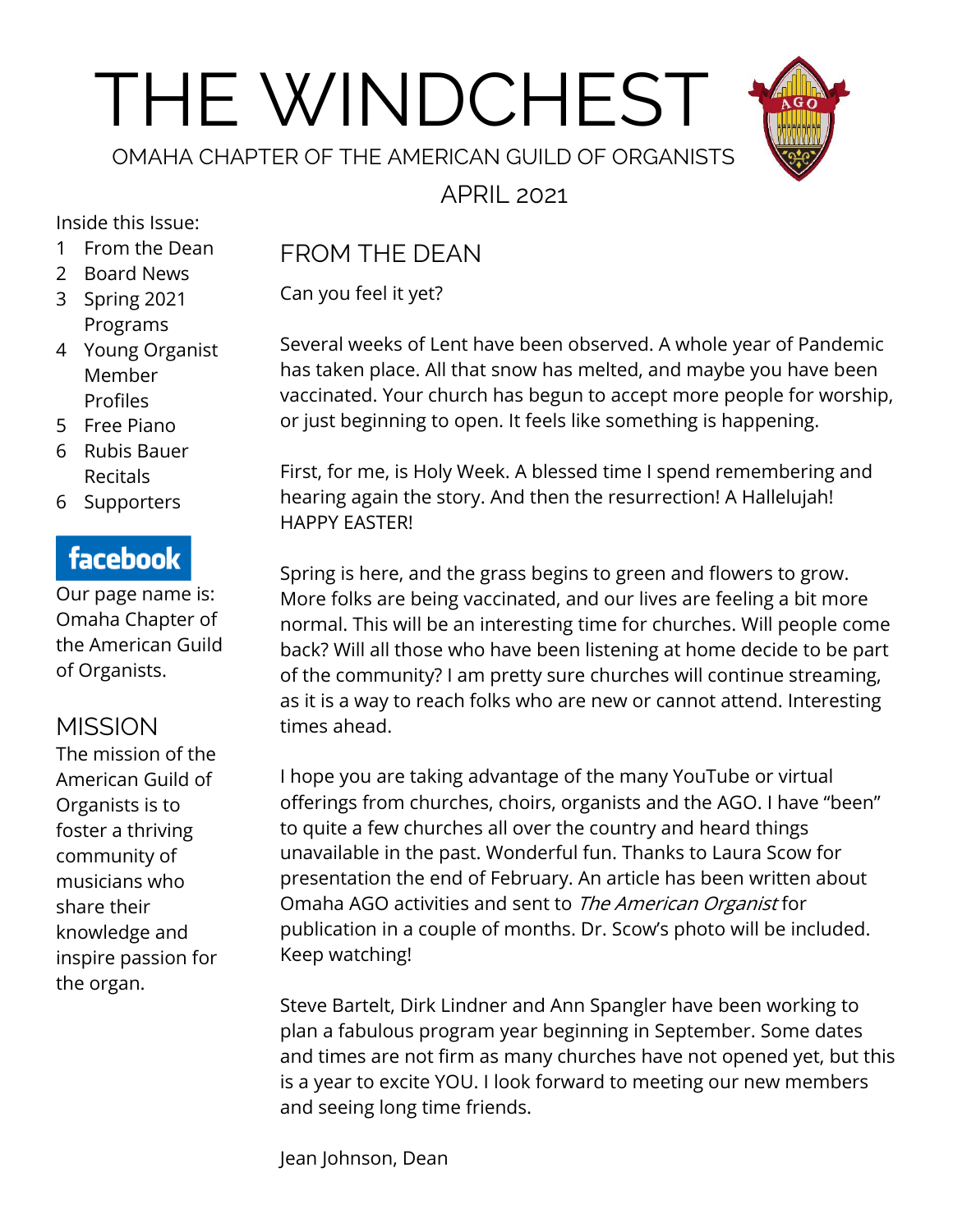#### ADDRESS UPDATE

John Hansen, emeritus member has moved to Assisted Living.

His new address: Room 108 3121 MacIneery Drive Council Bluffs, IA 51501

## MANHATTAN, KANSAS

## PIPE ORGAN **FNCOUNTER**

Info and the brochure can be found at this website: [https://ks](https://ksupoe.weebly.com/) [upoe.weebly.com](https://ksupoe.weebly.com/)

This event is IN PERSON! Register now!

## BOARD NEWS

The Omaha AGO Board met March 9th by Zoom. Plans continue to play out for the rest of this year.

The nominating committee of Steve Bartelt, Sally Hodges and Gina Simpson put forth a slate of officers for 2021-2022. The board accepted them.

Dean - Jean Johnson Sub Dean - Stephen Bartelt Secretary - Laura Scow Treasurer - David McCain At large through 2024 - Marie Meyers The other at large members have been voted in for their entire term. At large through 2022 - Laura Rau At large through 2023 - Sister Claudette Schiratti

Please send your vote for each office, or for the slate, to [omahaago@gmail.com](mailto:omahaago@gmail.com) by April 30.

2022 POE - national has requested the chapter pursue sponsoring, as we had intended for this year. The board gave the okay to Jeff Hoffman to submit an application for a regular POE rather than an Advanced POE, and then further meetings and discussion will take place to determine if the chapter is able to do this.

Organ Historial Society is hosting a Kaleidescope of Colors virtual convention featuring 10 instruments from across the country, played by organists who know the instrument well and can demonstrate its tonal variety. On five Sunday evenings in August viewers will watch one hour concerts featuring two organs each night. There is Zero cost to attend this convention. Exciting for us is that the Pasi organ at St. Cecilia Cathedral will be featured with Marie Rubis Bauer at the organ. The Omaha AGO Board voted \$500 to be a supporter of this event. More information will be forthcoming.

Jan Kraybill performing in Omaha on May 16th is a BIG DEAL for all of us. The board would like to make sure our organist friends know about the recital, reception and the exhibit of art collected by Dr. Christensen. Please help us by sending to [omahaago@gmail.com](mailto:omahaago@gmail.com) names of organists you know, where they play, and home addresses.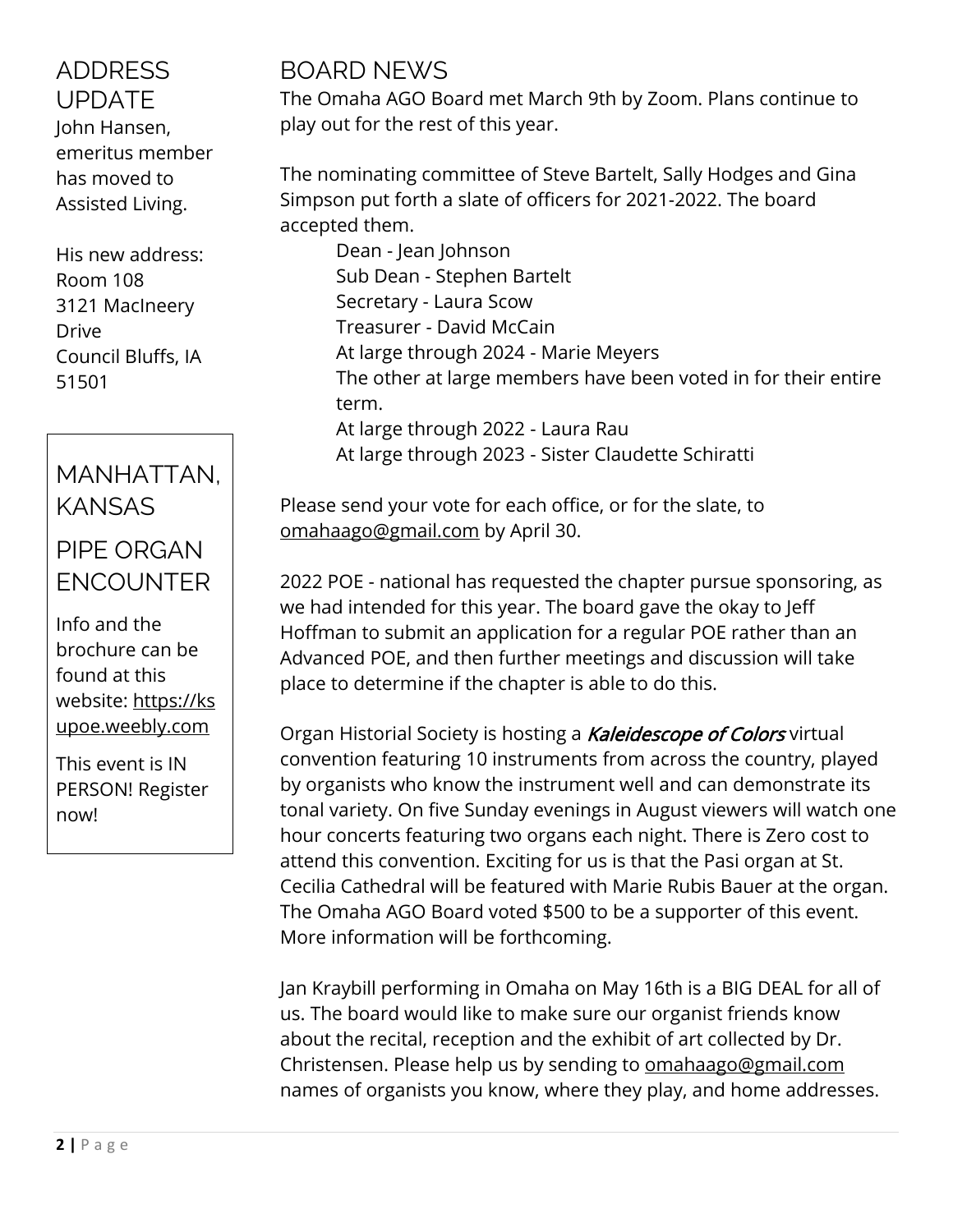## CALLING ALL **TECHIES**

The Omaha and national AGO have been able to function this year because of technology. It is apparent that this will continue to be necessary for a vibrant chapter in the future. We appreciate all that Jeff Hoffman has done - but there is more to do. We NEED computer savvy folks to step up and help out with publishing the Windchest, taking care of the website and our Facebook page. This is not a board position, so no meetings to attend, unless they are helpful. Please give this consideration and reply to omahaago@gmail. com.

An invite to the recital will be sent along with information about the AGO and how to join. Thank you.

Big news from the national office: we have established the Year of the Young Organist," July 1, 2021-June 30, [2022.](x-apple-data-detectors://1/) During these 12 months, any individual under the age of 30 can become a new member or renew her/his membership for free as part of this effort. Those of you who are teachers have a chance to get memberships for your students at no charge. They just need to apply.

Scholarship - we have received no request for our New Organist Scholarship, the application is on the Website.

## APRIL VIRTUAL RECITAL

At this point, eleven students of our AGO chapter members are preparing to participate in our virtual recital. They will be recording their playing in April. We are planning to have the virtual recital put together later in April. At that time, we will share the link so that all of us can listen to these young organists. They are to be encouraged and commended for their willingness to participate in this exciting endeavor. We are hoping to share this recital with national as well, so our students could be seen far beyond the local area. If there are still any students taking lessons from an AGO chapter member who would like to participate, please contact our Sub-Dean, Stephen Bartelt, at [stephenrbartelt@yahoo.com](mailto:stephenrbartelt@yahoo.com) or (402) 210-6626 within the next week.

OUR MAY 16 EVENT IS NOT TO BE MISSED . . .

Put Sunday afternoon, May 16, on your schedule for several events not to be missed. Our chapter is co-sponsoring the festivities with the Cathedral Arts Project. Start with attending the reception honoring our past Dean, Dr. J. Gordon Christensen in the Sunderland Gallery adjacent to the cathedral beginning at 1:00 p.m. He is being honored both for his service to our chapter and to the Cathedral Arts Project. You, too, can honor "Dr. C." and also view many of the paintings by Nebraska artists that are in his collection. The reception and display for sure are events not to be missed. But that is only the beginning of the festivities. Find your seat in the Cathedral for the 3:00 p.m. recital of the season by Jan Kraybill. Her recitals are always complete with something we all can enjoy. Again, an event not to be missed. If you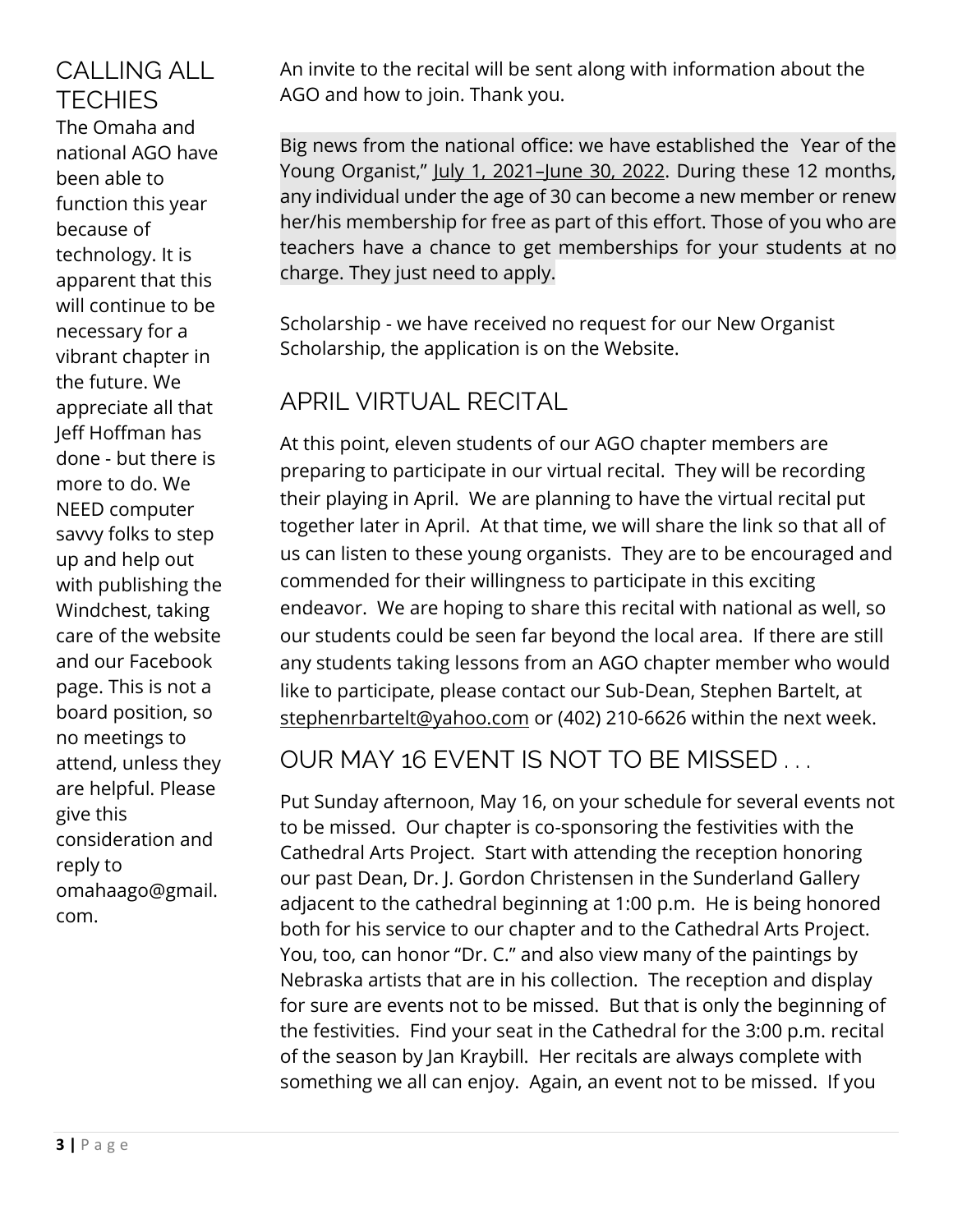### MID-WEEK ORGAN **RECITALS**

Jeff Hoffman continues a recital series at St. Barnabas Church. The 30-minute organ recitals will be held each week at 12:15 p.m. Doors open at Noon following 11:15 a.m. Mass. A free-will offering is encouraged to support the parish and the music program. The programs will consist of music of peace, hope, and joy to encourage you during a stressful time in our world. Masks are required and seating is safely socially distanced.

Visit our Facebook page at St. Barnabas Church – Omaha, Nebraska each Monday for program information.

get the idea you should come to this, you are absolutely correct. Also, invite your friends and any other organ lovers you know. As always, COVID protocols will be in place.

#### JUNE 6

The final meeting of the season will be a virtual meeting on June 6 at 3:00 p.m., in which the 2021-2022 officers will be installed. Members will be able to participate online. Details on how to "tune-in" will be provided later.

## GETTING TO KNOW YOUR FELLOW MEMBERS

#### Gianna Manhart

My name is Gianna Manhart, and I am currently a sophomore at Duchesne Academy. My organ teacher is Dr. Marie Rubis Bauer, who is the Archdiocesan Director of Music at the Cathedral. I began to play for Sunday Mass this past summer at Our Lady of Lourdes. It was my first experience playing the entire Mass, and so far it has been a great experience. I started playing piano at age six, and when I was eleven, my piano teacher suggested I try the organ. I was familiar with the organ because I would hear it at Mass every Sunday. What I love about the organ is how unique and diverse it is. It is so easy to change the entire way a piece sounds just by pulling some stops. Hearing the way the air moves through the pipes and fills the church is an incredible experience. While being taught by Dr. Rubis Bauer, I have learned about the Mass and my faith, in addition to learning to play the organ. One of my favorite hymns to play is "O God Beyond All Praising". Now I am sixteen, and I have been playing the organ for five years with Dr. Rubis Bauer. I also enjoy watercolor painting, baking, and basketball.

#### Timothy Conner

I quite reluctantly started piano lessons at the age of six. My parents persisted in making me practice, and after a couple years, I finally started coming around. But what really enthralled me was the two manual, 25 rank, Cassavant pipe organ at our church. Sometimes my piano teacher, who had some organ experience, let me play one of my piano songs on the organ. I really wanted to learn to play organ, but there were no instructors in the area. My father is an Lutheran Church-Missouri Synod pastor, and through his circuit, he learned of an organ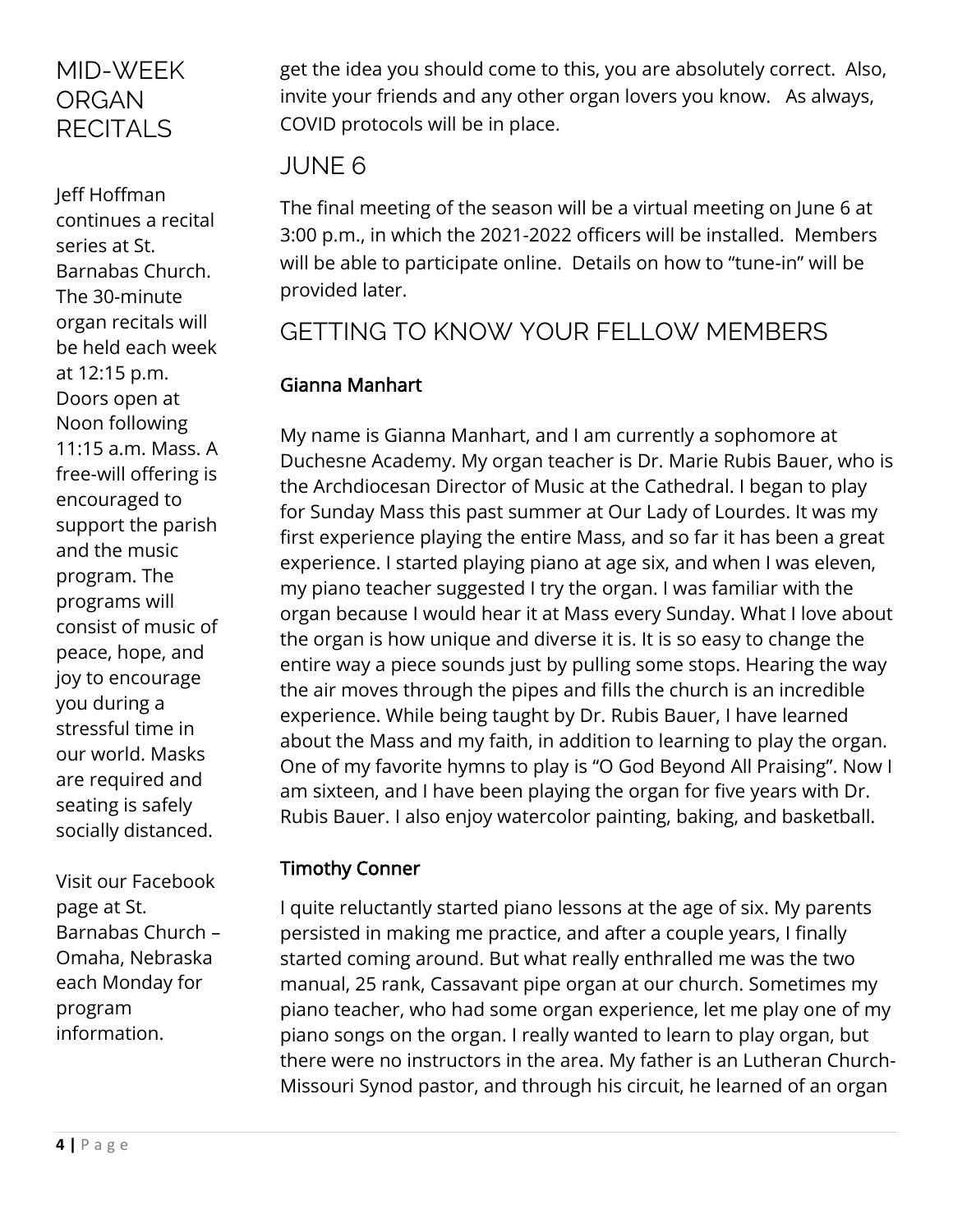HANDBELL AUDITIONS River City Ringers is seeking talented, dedicated, motivated musicians that want to embark on an incredible musical journey culminating in several local concerts. to schedule an audition. Acceptance into the group is by audition. The audition will consist of sight reading in at least two different positions, a rhythm assessment, and a short interview with our director. [https://rivercityring](https://rivercityringers.com/) [ers.com/](https://rivercityringers.com/) or [rickrichards5008@](mailto:rickrichards5008@yahoo.com) [yahoo.com](mailto:rickrichards5008@yahoo.com) 402-558- 8121 • Home

teacher in Council Bluffs named Dr. J Gordon Christensen. Soon after, in 2015, Dr. C gave me my first organ lesson, thereby also beginning my relationship with St. Paul's Music Conservatory. Six months later, our church was suddenly short on organists, and I was tasked to play the entire All Saint's Day service, even though I had never played more than a simple postlude or a single hymn for church. Tackling the hymn "For All the Saints" with both hands and most of the pedal was probably one of my most intense musical struggles ever. I set my mind to determined practice, first by myself, and then with my dad singing the hymns so I could get the feel of accompanying the congregation. The service went well, and I found myself playing more and more frequently for church. Meanwhile, Dr. C nominated me to be the KVNO Classical kid of the month (September 2016), and started me working toward the AGO's Service Playing Certificate, which I earned at the age of 12. Dr. C travels near-weekly to Zion Lutheran Church in Manning, Iowa, where I am now the main organist, to instruct me and two of my younger siblings. I simply can't imagine life without the organ and Lutheran liturgy, and I am immensely grateful to St. Paul's Conservatory and especially to Dr. C for their dedication to and investment in church musicians.

#### FREE PIANO

The piano is a KNABE Grand (5'3") and is at least 80+ years old. The owner's mother-in-law had it before 1940 and she bought it from someone else. The sound board is cracked in 2 places and needs to be tuned. The current owner wants to give to someone who can use it. The receiver will need to pay for the moving of the instrument.

Contact Kathy Smith at [kathysmith5115@cox.net](mailto:kathysmith5115@cox.net) or 402-850-0993